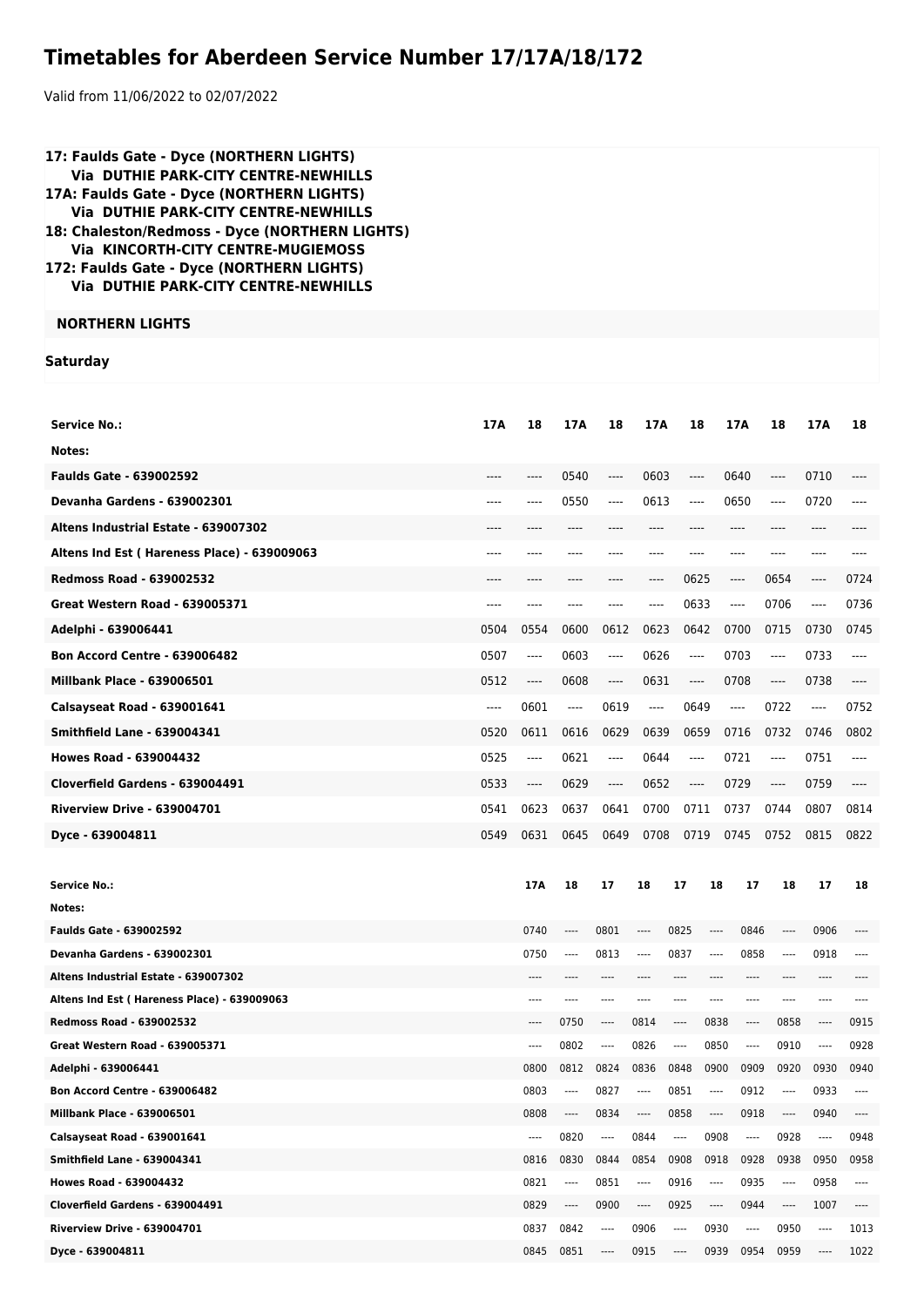| Service No.:                                | 17    | 18                            | 17                                                                                                                                                                                                                                                                                                                                                                              | 18       | 17                            | 18                            | 17    | 18    | 17                            | 18                            |
|---------------------------------------------|-------|-------------------------------|---------------------------------------------------------------------------------------------------------------------------------------------------------------------------------------------------------------------------------------------------------------------------------------------------------------------------------------------------------------------------------|----------|-------------------------------|-------------------------------|-------|-------|-------------------------------|-------------------------------|
| Notes:                                      |       |                               |                                                                                                                                                                                                                                                                                                                                                                                 |          |                               |                               |       |       |                               |                               |
| <b>Faulds Gate - 639002592</b>              | 0926  | ----                          | 0946                                                                                                                                                                                                                                                                                                                                                                            | ----     | 1006                          | ----                          | 1026  | ----  | 1046                          |                               |
| <b>Devanha Gardens - 639002301</b>          | 0938  | ----                          | 0958                                                                                                                                                                                                                                                                                                                                                                            | ----     | 1018                          | ----                          | 1038  | ----  | 1058                          |                               |
| Altens Industrial Estate - 639007302        | ----  | ----                          | ----                                                                                                                                                                                                                                                                                                                                                                            |          | ----                          |                               | ----  | ----  | ----                          |                               |
| Altens Ind Est (Hareness Place) - 639009063 | ----  | ----                          | ----                                                                                                                                                                                                                                                                                                                                                                            |          | ----                          |                               | ----  | ----  | ----                          |                               |
| <b>Redmoss Road - 639002532</b>             | ----  | 0935                          | $\hspace{1.5cm} \textbf{---} \hspace{1.5cm}$                                                                                                                                                                                                                                                                                                                                    | 0955     | ----                          | 1015                          | ----  | 1035  | ----                          | 1055                          |
| <b>Great Western Road - 639005371</b>       | ----  | 0948                          | ----                                                                                                                                                                                                                                                                                                                                                                            | 1008     | ----                          | 1028                          | ----  | 1048  | ----                          | 1108                          |
| Adelphi - 639006441                         | 0950  | 1000                          | 1010                                                                                                                                                                                                                                                                                                                                                                            | 1020     | 1030                          | 1040                          | 1050  | 1100  | 1110                          | 1120                          |
| <b>Bon Accord Centre - 639006482</b>        | 0953  | ----                          | 1013                                                                                                                                                                                                                                                                                                                                                                            | ----     | 1034                          | $\hspace{1.5cm} \textbf{---}$ | 1054  | ----  | 1113                          | $---$                         |
| <b>Millbank Place - 639006501</b>           | 1000  | ----                          | 1019                                                                                                                                                                                                                                                                                                                                                                            | $\cdots$ | 1041                          | ----                          | 1101  | ----  | 1119                          |                               |
| Calsayseat Road - 639001641                 | ----  | 1008                          | $\hspace{0.01em}\rule{0.7pt}{0.1em}\hspace{0.01em}\hspace{0.01em}\hspace{0.01em}\hspace{0.01em}\hspace{0.01em}\hspace{0.01em}\hspace{0.01em}\hspace{0.01em}\hspace{0.01em}\hspace{0.01em}\hspace{0.01em}\hspace{0.01em}\hspace{0.01em}\hspace{0.01em}\hspace{0.01em}\hspace{0.01em}\hspace{0.01em}\hspace{0.01em}\hspace{0.01em}\hspace{0.01em}\hspace{0.01em}\hspace{0.01em}\$ | 1028     | ----                          | 1048                          | ----  | 1108  | ----                          | 1128                          |
| <b>Smithfield Lane - 639004341</b>          | 1010  | 1018                          | 1029                                                                                                                                                                                                                                                                                                                                                                            | 1038     | 1051                          | 1058                          | 1111  | 1118  | 1129                          | 1138                          |
| <b>Howes Road - 639004432</b>               | 1018  | $\hspace{1.5cm} \textbf{---}$ | 1036                                                                                                                                                                                                                                                                                                                                                                            | ----     | 1059                          | $\hspace{1.5cm} \textbf{---}$ | 1119  | $---$ | 1136                          | ----                          |
| Cloverfield Gardens - 639004491             | 1027  | ----                          | 1045                                                                                                                                                                                                                                                                                                                                                                            | ----     | 1108                          | ----                          | 1128  | ----  | 1145                          |                               |
| <b>Riverview Drive - 639004701</b>          | $---$ | 1033                          | $\hspace{1.5cm} \textbf{---}$                                                                                                                                                                                                                                                                                                                                                   | 1053     | $\hspace{1.5cm} \textbf{---}$ | 1113                          | ----  | 1133  | $\hspace{1.5cm} \textbf{---}$ | 1153                          |
| Dyce - 639004811                            | ----  | 1042                          | 1055                                                                                                                                                                                                                                                                                                                                                                            | 1102     | ----                          | 1122                          | ----  | 1142  | 1155                          | 1202                          |
|                                             |       |                               |                                                                                                                                                                                                                                                                                                                                                                                 |          |                               |                               |       |       |                               |                               |
|                                             |       |                               |                                                                                                                                                                                                                                                                                                                                                                                 |          |                               |                               |       |       |                               |                               |
| <b>Service No.:</b>                         | 17    | 18                            | 17                                                                                                                                                                                                                                                                                                                                                                              | 18       | 17                            | 18                            | 17    | 18    | 17                            | 18                            |
| Notes:                                      |       |                               |                                                                                                                                                                                                                                                                                                                                                                                 |          |                               |                               |       |       |                               |                               |
| <b>Faulds Gate - 639002592</b>              | 1106  | ----                          | 1126                                                                                                                                                                                                                                                                                                                                                                            | ----     | 1146                          | ----                          | 1206  | ----  | 1226                          |                               |
| <b>Devanha Gardens - 639002301</b>          | 1118  | ----                          | 1138                                                                                                                                                                                                                                                                                                                                                                            | ----     | 1158                          | $---$                         | 1218  | ----  | 1238                          |                               |
| Altens Industrial Estate - 639007302        | ----  |                               |                                                                                                                                                                                                                                                                                                                                                                                 |          |                               |                               | ----  | ----  | ----                          |                               |
| Altens Ind Est (Hareness Place) - 639009063 | ----  |                               |                                                                                                                                                                                                                                                                                                                                                                                 |          | ----                          | ----                          | $---$ | ----  | ----                          |                               |
| <b>Redmoss Road - 639002532</b>             | ----  | 1115                          | ----                                                                                                                                                                                                                                                                                                                                                                            | 1135     | ----                          | 1155                          | ----  | 1215  | ----                          | 1235                          |
| Great Western Road - 639005371              | ----  | 1128                          | $\cdots$                                                                                                                                                                                                                                                                                                                                                                        | 1148     | ----                          | 1208                          | ----  | 1228  | ----                          | 1248                          |
| Adelphi - 639006441                         | 1130  | 1140                          | 1150                                                                                                                                                                                                                                                                                                                                                                            | 1200     | 1210                          | 1220                          | 1230  | 1240  | 1250                          | 1300                          |
| Bon Accord Centre - 639006482               | 1134  | ----                          | 1154                                                                                                                                                                                                                                                                                                                                                                            | $\cdots$ | 1213                          | ----                          | 1234  | ----  | 1254                          | ----                          |
| <b>Millbank Place - 639006501</b>           | 1141  | ----                          | 1201                                                                                                                                                                                                                                                                                                                                                                            | ----     | 1219                          | $\hspace{1.5cm} \textbf{---}$ | 1241  | ----  | 1301                          | ----                          |
| Calsayseat Road - 639001641                 | ----  | 1148                          | $\cdots$                                                                                                                                                                                                                                                                                                                                                                        | 1208     | $\overline{\phantom{a}}$      | 1228                          | ----  | 1248  | ----                          | 1308                          |
| <b>Smithfield Lane - 639004341</b>          | 1151  | 1158                          | 1211                                                                                                                                                                                                                                                                                                                                                                            | 1218     | 1229                          | 1238                          | 1251  | 1258  | 1311                          | 1318                          |
| <b>Howes Road - 639004432</b>               | 1159  | ----                          | 1219                                                                                                                                                                                                                                                                                                                                                                            | ----     | 1236                          | $\overline{\phantom{a}}$      | 1259  | ----  | 1319                          | ----                          |
| Cloverfield Gardens - 639004491             | 1208  | ----                          | 1228                                                                                                                                                                                                                                                                                                                                                                            | $\cdots$ | 1245                          | ----                          | 1308  | ----  | 1328                          | $\hspace{1.5cm} \textbf{---}$ |
| Riverview Drive - 639004701                 | ----  | 1213                          | ----                                                                                                                                                                                                                                                                                                                                                                            | 1233     | $\hspace{1.5cm} \textbf{---}$ | 1253                          | ----  | 1313  | ----                          | 1333                          |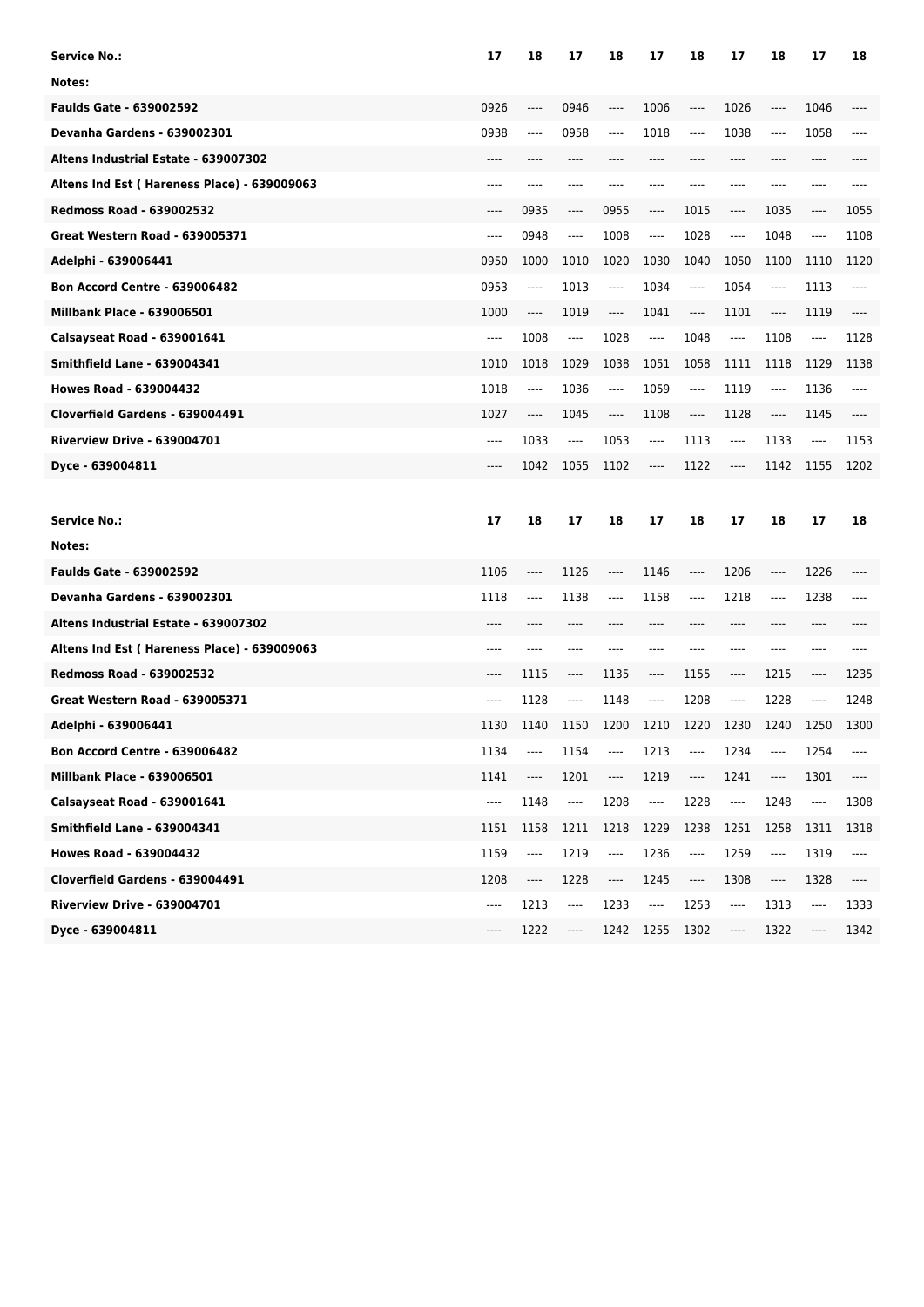| Service No.:                                | 17   | 18      | 17                            | 18                            | 17                                                                                                                                                                                                                                                                                                                                                                              | 18                       | 17       | 18   | 17                            | 18                            |
|---------------------------------------------|------|---------|-------------------------------|-------------------------------|---------------------------------------------------------------------------------------------------------------------------------------------------------------------------------------------------------------------------------------------------------------------------------------------------------------------------------------------------------------------------------|--------------------------|----------|------|-------------------------------|-------------------------------|
| Notes:                                      |      |         |                               |                               |                                                                                                                                                                                                                                                                                                                                                                                 |                          |          |      |                               |                               |
| <b>Faulds Gate - 639002592</b>              | 1246 | ----    | 1306                          | ----                          | 1326                                                                                                                                                                                                                                                                                                                                                                            | ----                     | 1346     | ---- | 1406                          |                               |
| <b>Devanha Gardens - 639002301</b>          | 1258 | ----    | 1318                          | $-----$                       | 1338                                                                                                                                                                                                                                                                                                                                                                            | ----                     | 1358     | ---- | 1418                          | ----                          |
| Altens Industrial Estate - 639007302        | ---- |         | ----                          | ----                          | ----                                                                                                                                                                                                                                                                                                                                                                            |                          | ----     | ---- | ----                          |                               |
| Altens Ind Est (Hareness Place) - 639009063 | ---- |         |                               |                               |                                                                                                                                                                                                                                                                                                                                                                                 |                          | ----     |      | ----                          |                               |
| <b>Redmoss Road - 639002532</b>             | ---- | 1255    | $\hspace{1.5cm} \textbf{---}$ | 1315                          | ----                                                                                                                                                                                                                                                                                                                                                                            | 1335                     | ----     | 1355 | ----                          | 1415                          |
| Great Western Road - 639005371              | ---- | 1308    | $\cdots$                      | 1328                          | ----                                                                                                                                                                                                                                                                                                                                                                            | 1348                     | ----     | 1408 | ----                          | 1428                          |
| Adelphi - 639006441                         | 1310 | 1320    | 1330                          | 1340                          | 1350                                                                                                                                                                                                                                                                                                                                                                            | 1400                     | 1410     | 1420 | 1430                          | 1440                          |
| <b>Bon Accord Centre - 639006482</b>        | 1313 | ----    | 1334                          | $-----$                       | 1354                                                                                                                                                                                                                                                                                                                                                                            | ----                     | 1414     | ---- | 1434                          | ----                          |
| <b>Millbank Place - 639006501</b>           | 1319 | $-----$ | 1341                          | ----                          | 1401                                                                                                                                                                                                                                                                                                                                                                            | ----                     | 1420     | ---- | 1441                          |                               |
| Calsayseat Road - 639001641                 | ---- | 1328    | $\hspace{1.5cm} \textbf{---}$ | 1348                          | ----                                                                                                                                                                                                                                                                                                                                                                            | 1408                     | ----     | 1428 | ----                          | 1448                          |
| <b>Smithfield Lane - 639004341</b>          | 1329 | 1338    | 1351                          | 1358                          | 1411                                                                                                                                                                                                                                                                                                                                                                            | 1418                     | 1430     | 1438 | 1451                          | 1458                          |
| <b>Howes Road - 639004432</b>               | 1336 | ----    | 1359                          | $-----$                       | 1419                                                                                                                                                                                                                                                                                                                                                                            | $\cdots$                 | 1437     | ---- | 1459                          | ----                          |
| Cloverfield Gardens - 639004491             | 1345 | ----    | 1408                          | $\hspace{1.5cm} \textbf{---}$ | 1428                                                                                                                                                                                                                                                                                                                                                                            | ----                     | 1446     | ---- | 1508                          |                               |
| <b>Riverview Drive - 639004701</b>          | ---- | 1353    | $\hspace{1.5cm} \textbf{---}$ | 1413                          | ----                                                                                                                                                                                                                                                                                                                                                                            | 1433                     | ----     | 1453 | $\hspace{1.5cm} \textbf{---}$ | 1513                          |
| Dyce - 639004811                            | 1355 | 1402    | ----                          | 1422                          | ----                                                                                                                                                                                                                                                                                                                                                                            | 1442                     | 1456     | 1502 | ----                          | 1522                          |
|                                             |      |         |                               |                               |                                                                                                                                                                                                                                                                                                                                                                                 |                          |          |      |                               |                               |
|                                             |      |         |                               |                               |                                                                                                                                                                                                                                                                                                                                                                                 |                          |          |      |                               |                               |
| <b>Service No.:</b>                         | 17   | 18      | 17                            | 18                            | 17                                                                                                                                                                                                                                                                                                                                                                              | 18                       | 17       | 18   | 17                            | 18                            |
| Notes:                                      |      |         |                               |                               |                                                                                                                                                                                                                                                                                                                                                                                 |                          |          |      |                               |                               |
| <b>Faulds Gate - 639002592</b>              | 1426 | ----    | 1446                          | ----                          | 1506                                                                                                                                                                                                                                                                                                                                                                            | $---$                    | 1526     | ---- | 1551                          |                               |
| <b>Devanha Gardens - 639002301</b>          | 1438 | ----    | 1458                          | ----                          | 1518                                                                                                                                                                                                                                                                                                                                                                            | ----                     | 1538     | ---- | 1603                          | ----                          |
| Altens Industrial Estate - 639007302        | ---- | ----    | ----                          | ----                          | ----                                                                                                                                                                                                                                                                                                                                                                            | $---$                    | $---$    | ---- | ----                          |                               |
| Altens Ind Est (Hareness Place) - 639009063 | ---- | ----    | ----                          | ----                          | ----                                                                                                                                                                                                                                                                                                                                                                            | $---$                    | $---$    | ---- | $---$                         | ----                          |
| <b>Redmoss Road - 639002532</b>             | ---- | 1435    | $\cdots$                      | 1455                          | ----                                                                                                                                                                                                                                                                                                                                                                            | 1515                     | ----     | 1535 | ----                          | 1605                          |
| <b>Great Western Road - 639005371</b>       | ---- | 1448    | $\cdots$                      | 1508                          | ----                                                                                                                                                                                                                                                                                                                                                                            | 1528                     | ----     | 1548 | ----                          | 1618                          |
| Adelphi - 639006441                         | 1450 | 1500    | 1510                          | 1520                          | 1530                                                                                                                                                                                                                                                                                                                                                                            | 1540                     | 1550     | 1600 | 1615                          | 1630                          |
| Bon Accord Centre - 639006482               | 1454 | ----    | 1514                          | ----                          | 1534                                                                                                                                                                                                                                                                                                                                                                            | $---$                    | 1554     | ---- | 1619                          | ----                          |
| Millbank Place - 639006501                  | 1500 | ----    | 1521                          | ----                          | 1541                                                                                                                                                                                                                                                                                                                                                                            | ----                     | 1601     | ---- | 1625                          | ----                          |
| Calsayseat Road - 639001641                 | ---- | 1508    | $\overline{\phantom{a}}$      | 1528                          | $\overline{\phantom{a}}$                                                                                                                                                                                                                                                                                                                                                        | 1548                     | $\cdots$ | 1608 | ----                          | 1638                          |
| <b>Smithfield Lane - 639004341</b>          | 1510 | 1518    | 1531                          | 1538                          | 1551                                                                                                                                                                                                                                                                                                                                                                            | 1558                     | 1611     | 1618 | 1635                          | 1648                          |
| <b>Howes Road - 639004432</b>               | 1517 | ----    | 1539                          | ----                          | 1559                                                                                                                                                                                                                                                                                                                                                                            | ----                     | 1619     | ---- | 1642                          | ----                          |
| Cloverfield Gardens - 639004491             | 1526 | ----    | 1548                          | ----                          | 1608                                                                                                                                                                                                                                                                                                                                                                            | $\overline{\phantom{a}}$ | 1628     | ---- | 1651                          | $\hspace{1.5cm} \textbf{---}$ |
| Riverview Drive - 639004701                 | ---- | 1533    | ----                          | 1553                          | $\hspace{0.01em}\rule{0.7pt}{0.1em}\hspace{0.01em}\hspace{0.01em}\hspace{0.01em}\hspace{0.01em}\hspace{0.01em}\hspace{0.01em}\hspace{0.01em}\hspace{0.01em}\hspace{0.01em}\hspace{0.01em}\hspace{0.01em}\hspace{0.01em}\hspace{0.01em}\hspace{0.01em}\hspace{0.01em}\hspace{0.01em}\hspace{0.01em}\hspace{0.01em}\hspace{0.01em}\hspace{0.01em}\hspace{0.01em}\hspace{0.01em}\$ | 1613                     | ----     | 1633 | ----                          | 1703                          |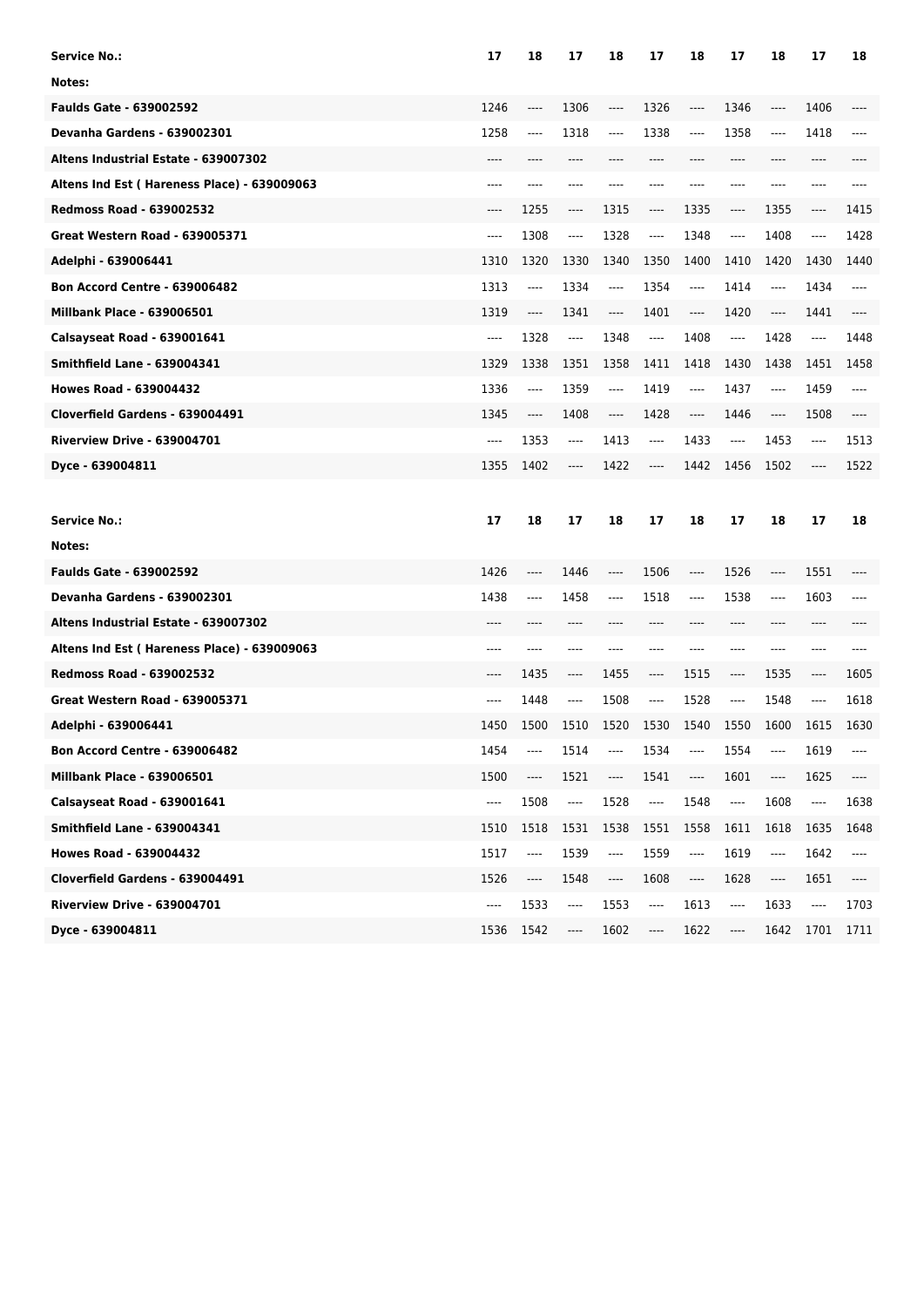| Service No.:                                | 17   | 18                            | 17                            | 18   | 17   | 18                            | 17   | 18    | 17                            | 18   |
|---------------------------------------------|------|-------------------------------|-------------------------------|------|------|-------------------------------|------|-------|-------------------------------|------|
| Notes:                                      |      |                               |                               |      |      |                               |      |       |                               |      |
| <b>Faulds Gate - 639002592</b>              | 1621 | ----                          | 1652                          | ---- | 1721 | ----                          | 1752 | ----  | 1822                          |      |
| <b>Devanha Gardens - 639002301</b>          | 1633 | ----                          | 1704                          | ---- | 1733 | ----                          | 1804 | ----  | 1834                          |      |
| Altens Industrial Estate - 639007302        | ---- |                               | ----                          |      | ---- |                               | ---- | ----  | ----                          |      |
| Altens Ind Est (Hareness Place) - 639009063 | ---- |                               |                               |      |      |                               | ---- | ----  | ----                          |      |
| <b>Redmoss Road - 639002532</b>             | ---- | 1635                          | $\hspace{1.5cm} \textbf{---}$ | 1705 | ---- | 1736                          | ---- | 1808  | ----                          | 1838 |
| <b>Great Western Road - 639005371</b>       | ---- | 1648                          | $\cdots$                      | 1718 | ---- | 1749                          | ---- | 1820  | ----                          | 1850 |
| Adelphi - 639006441                         | 1645 | 1700                          | 1715                          | 1730 | 1745 | 1800                          | 1815 | 1830  | 1845                          | 1900 |
| <b>Bon Accord Centre - 639006482</b>        | 1649 | ----                          | 1719                          | ---- | 1749 | $\hspace{1.5cm} \textbf{---}$ | 1819 | ----  | 1849                          | ---- |
| <b>Millbank Place - 639006501</b>           | 1656 | $\hspace{1.5cm} \textbf{---}$ | 1725                          | ---- | 1756 | ----                          | 1825 | ----  | 1854                          |      |
| Calsayseat Road - 639001641                 | ---- | 1708                          | $\hspace{1.5cm} \textbf{---}$ | 1738 | ---- | 1808                          | ---- | 1838  | ----                          | 1908 |
| <b>Smithfield Lane - 639004341</b>          | 1706 | 1718                          | 1735                          | 1748 | 1806 | 1818                          | 1835 | 1848  | 1904                          | 1918 |
| <b>Howes Road - 639004432</b>               | 1714 | ----                          | 1742                          | ---- | 1813 | $\hspace{1.5cm} \textbf{---}$ | 1841 | $---$ | 1910                          | ---- |
| Cloverfield Gardens - 639004491             | 1723 | $\hspace{1.5cm} \textbf{---}$ | 1751                          | ---- | 1822 | ----                          | 1850 | ----  | 1919                          |      |
| <b>Riverview Drive - 639004701</b>          | ---- | 1733                          | $\hspace{1.5cm} \textbf{---}$ | 1803 | ---- | 1833                          | ---- | 1903  | $\hspace{1.5cm} \textbf{---}$ | 1933 |
| Dyce - 639004811                            | ---- | 1741                          | 1801                          | 1811 | ---- | 1841                          | 1900 | 1911  | 1929                          | 1941 |
|                                             |      |                               |                               |      |      |                               |      |       |                               |      |
|                                             |      |                               |                               |      |      |                               |      |       |                               |      |
| <b>Service No.:</b>                         | 17   | 172                           | 172                           | 172  | 172  | 172                           | 172  | 172   | 172                           | 172  |
| Notes:                                      |      |                               |                               |      |      |                               |      |       |                               |      |
| <b>Faulds Gate - 639002592</b>              | 1852 | 1911                          | 1940                          | 2010 | 2025 | 2040                          | 2120 | 2200  | 2230                          | 2300 |
| <b>Devanha Gardens - 639002301</b>          | 1904 | ----                          |                               |      |      |                               |      |       |                               |      |
| Altens Industrial Estate - 639007302        |      |                               |                               |      |      |                               | ---- | ----  |                               |      |
| Altens Ind Est (Hareness Place) - 639009063 | ---- |                               |                               |      |      |                               |      | ----  |                               |      |
| <b>Redmoss Road - 639002532</b>             | ---- |                               |                               |      |      |                               |      |       |                               |      |
| <b>Great Western Road - 639005371</b>       | ---- | 1921                          | 1950                          | 2020 | 2035 | 2050                          | 2130 | 2210  | 2240                          | 2310 |
| Adelphi - 639006441                         | 1915 | 1930                          | 1959                          | 2029 | 2044 | 2059                          | 2139 | 2219  | 2249                          | 2319 |
| Bon Accord Centre - 639006482               | 1919 | 1933                          | 2002                          | 2032 | ---- | 2102                          | 2142 | 2222  | 2252                          | 2322 |
| <b>Millbank Place - 639006501</b>           | 1924 | 1938                          | 2007                          | 2037 | ---- | 2107                          | 2147 | 2227  | 2257                          | 2327 |
| Calsayseat Road - 639001641                 | ---- | ----                          | ----                          | ---- | ---- | $-----$                       | ---- | ----  |                               |      |
| <b>Smithfield Lane - 639004341</b>          | 1934 | 1945                          | 2014                          | 2044 | ---- | 2114                          | 2154 | 2234  | 2304                          | 2334 |
| <b>Howes Road - 639004432</b>               | 1940 | 1950                          | 2019                          | 2049 | ---- | 2119                          | 2159 | 2239  | 2309                          | 2339 |
| Cloverfield Gardens - 639004491             | 1949 | 1957                          | 2026                          | 2056 | ---- | 2126                          | 2206 | 2246  | 2316                          | 2346 |
| Riverview Drive - 639004701                 | ---- | ----                          | 2033                          | 2103 | ---- | 2133                          | 2213 | 2253  | 2323                          | 2353 |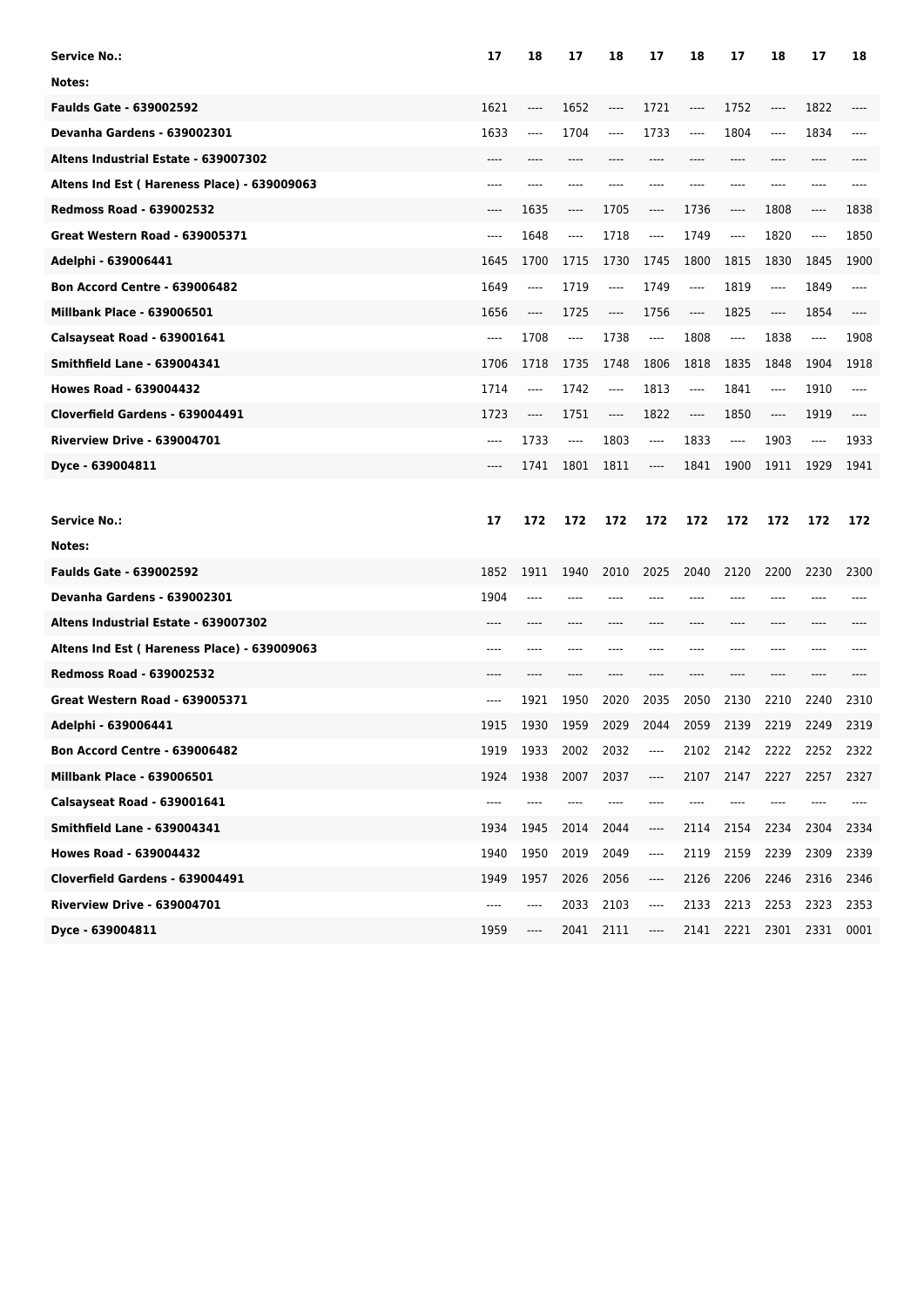| <b>Service No.:</b>                         | 172   |
|---------------------------------------------|-------|
| Notes:                                      |       |
| <b>Faulds Gate - 639002592</b>              | 2335  |
| Devanha Gardens - 639002301                 | ----  |
| Altens Industrial Estate - 639007302        | ----  |
| Altens Ind Est (Hareness Place) - 639009063 | ----  |
| <b>Redmoss Road - 639002532</b>             | ----  |
| <b>Great Western Road - 639005371</b>       | 2345  |
| Adelphi - 639006441                         | 2353  |
| <b>Bon Accord Centre - 639006482</b>        | $---$ |
| <b>Millbank Place - 639006501</b>           | ----  |
| Calsayseat Road - 639001641                 | ----  |
| <b>Smithfield Lane - 639004341</b>          | ----  |
| <b>Howes Road - 639004432</b>               | ----  |
| Cloverfield Gardens - 639004491             | ----  |
| <b>Riverview Drive - 639004701</b>          | ----  |
| Dyce - 639004811                            | ----  |

## **17: Dyce - Faulds Gate (NORTHERN LIGHTS) Via NEWHILLS-CITYCENTRE-DUTHIE PARK 17A: Dyce - Faulds Gate (NORTHERN LIGHTS) Via NEWHILLS-CITY CENTRE-KINCORTH SHOPS 18: Dyce - Chaleston/Redmoss (NORTHERN LIGHTS) Via MUGIEMOSS-CITY CENTRE-KINCORTH 172: Dyce - Faulds Gate (NORTHERN LIGHTS) Via NEWHILLS-CITY CENTRE-KINCORTH SHOPS**

## **NORTHERN LIGHTS**

## **Saturday**

| <b>Service No.:</b>                         | 17    | 17   | 17        | 17   | 18    | 17       | 18       | 17       | 18   | 17   |
|---------------------------------------------|-------|------|-----------|------|-------|----------|----------|----------|------|------|
| Notes:                                      |       |      |           |      |       |          |          |          |      |      |
| Dyce - 639004811                            | ----  | ---- | ----      | 0603 | 0629  | 0632     | 0657     | $\cdots$ | 0723 | 0728 |
| Riverview Drive - 639004702                 | $---$ | ---- | ----      | 0611 | 0637  | 0640     | 0705     | $---$    | 0735 | 0737 |
| <b>Newhills arr - 639004492</b>             | ----  | ---- | ----      | 0619 | $---$ | 0648     | $---$    | $---$    | ---- | 0746 |
| <b>Newhills dep - 639004492</b>             | ----  | 0520 | 0550      | 0619 | ----  | 0648     | ----     | 0716     | ---- | 0746 |
| <b>Howes Road - 639004431</b>               | ----  | 0529 | 0559      | 0628 | $---$ | 0657     | $\cdots$ | 0726     | ---- | 0756 |
| <b>Mugiemoss Road - 639004352</b>           | ----  | 0533 | 0603      | 0632 | 0647  | 0702     | 0717     | 0732     | 0747 | 0802 |
| <b>Millbank Place - 639006502</b>           | ----  | 0542 | 0612      | 0641 | $---$ | 0711     | $---$    | 0741     | ---- | 0813 |
| <b>Bon Accord Centre - 639006485</b>        | $---$ | 0547 | 0617      | 0646 | ----  | 0716     | $---$    | 0746     | ---- | 0818 |
| <b>Powis Lane - 639001642</b>               | $---$ | ---- |           | ---- | 0656  | $\cdots$ | 0726     | $\cdots$ | 0756 | ---- |
| Adelphi - 639006445                         | ----  | ---- | $- - - -$ | ---- | 0702  | $---$    | 0732     | $\cdots$ | 0802 | ---- |
| <b>Nellfield Place - 639005362</b>          | ----  |      |           |      |       | ----     | 0742     | ----     | 0812 | ---- |
| Cairnvale Crescent - 639002551              |       |      |           |      |       |          |          |          |      |      |
| Adelphi - 639006446                         | 0520  | 0551 | 0621      | 0652 | $---$ | 0722     | $---$    | 0751     | ---- | 0824 |
| Abbotswell School - 639002631               | 0532  | 0603 | 0633      | 0704 | $---$ | 0734     | ----     | 0804     | ---- | 0837 |
| <b>Faulds Gate - 639002592</b>              | 0537  | 0608 | 0638      | 0709 | $---$ | 0739     | ----     | 0810     | ---- | 0842 |
| <b>Redmoss Road - 639002531</b>             | $---$ |      |           |      |       | ----     | 0752     | $---$    | 0822 | ---- |
| Altens Ind Est (Hareness Place) - 639009063 | $---$ | ---- |           |      |       |          |          |          |      |      |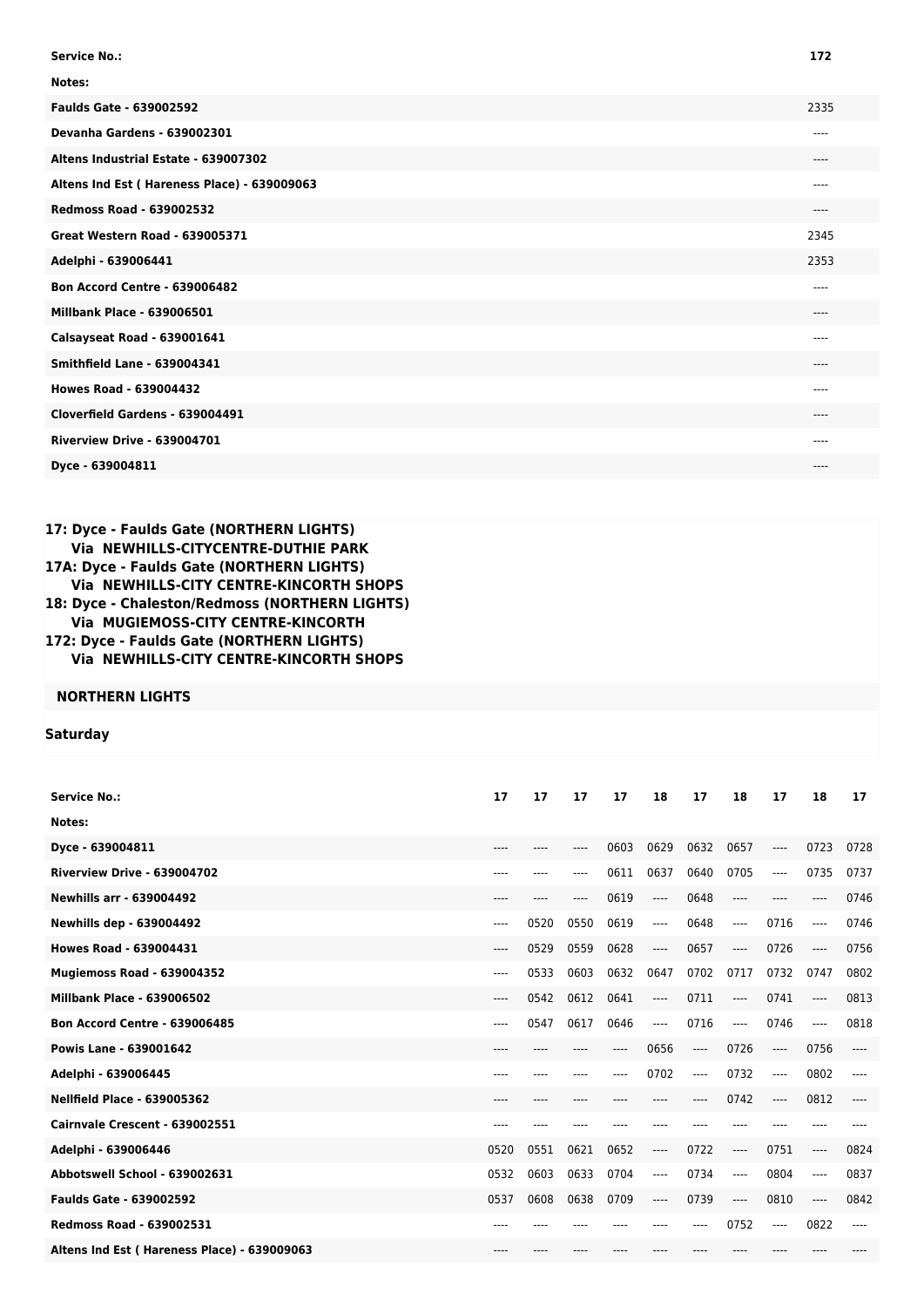| <b>Service No.:</b>                         | 18   | 17                            | 18                            | 17   | 17                            | 18      | 18   | 17                            | 17    | 18   |
|---------------------------------------------|------|-------------------------------|-------------------------------|------|-------------------------------|---------|------|-------------------------------|-------|------|
| Notes:                                      |      |                               |                               |      |                               |         |      |                               |       |      |
| Dyce - 639004811                            | 0753 | ----                          | 0823                          | ---- | 0847                          | 0853    | 0914 | ----                          | 0926  | 0933 |
| Riverview Drive - 639004702                 | 0805 | ----                          | 0835                          | ---- | 0858                          | 0905    | 0925 | ----                          | 0937  | 0945 |
| <b>Newhills arr - 639004492</b>             | ---- | ----                          | ----                          | ---- | 0908                          | $---$   | ---- | ----                          | 0948  | ---- |
| <b>Newhills dep - 639004492</b>             | ---- | 0815                          | $\hspace{1.5cm} \textbf{---}$ | 0845 | 0909                          | $---$   | ---- | 0930                          | 0949  | ---- |
| Howes Road - 639004431                      | ---- | 0825                          | $\cdots$                      | 0855 | 0920                          | $---$   | ---- | 0940                          | 1000  | ---- |
| Mugiemoss Road - 639004352                  | 0817 | 0832                          | 0847                          | 0902 | 0927                          | 0917    | 0937 | 0947                          | 1007  | 0957 |
| <b>Millbank Place - 639006502</b>           | ---- | 0843                          | $\cdots$                      | 0913 | 0938                          | $-----$ | ---- | 0958                          | 1018  | ---- |
| <b>Bon Accord Centre - 639006485</b>        | ---- | 0848                          | ----                          | 0918 | 0943                          | $-----$ | ---- | 1003                          | 1023  | ---- |
| Powis Lane - 639001642                      | 0826 | $---$                         | 0857                          | ---- | $---$                         | 0928    | 0949 | ----                          | $---$ | 1009 |
| Adelphi - 639006445                         | 0833 | ----                          | 0904                          | ---- | $---$                         | 0935    | 0956 | ----                          | $---$ | 1016 |
| <b>Nellfield Place - 639005362</b>          | 0843 | ----                          | 0914                          | ---- | ----                          | 0947    | 1008 | ----                          | ----  | 1029 |
| Cairnvale Crescent - 639002551              | ---- | ----                          | ----                          | ---- | ----                          | ----    | ---- | ----                          | ----  | ---- |
| Adelphi - 639006446                         | ---- | 0854                          | $---$                         | 0924 | 0949                          | $---$   | ---- | 1009                          | 1029  | ---- |
| Abbotswell School - 639002631               | ---- | 0908                          | $\cdots$                      | 0939 | 1006                          | $---$   | ---- | 1026                          | 1049  | ---- |
| <b>Faulds Gate - 639002592</b>              | ---- | 0914                          | $\hspace{1.5cm} \textbf{---}$ | 0945 | 1012                          | $---$   | ---- | 1032                          | 1055  | ---- |
| <b>Redmoss Road - 639002531</b>             | 0853 | ----                          | 0924                          | ---- | $---$                         | 0958    | 1019 | ----                          | ----  | 1040 |
| Altens Ind Est (Hareness Place) - 639009063 | ---- |                               |                               |      | ----                          | ----    |      |                               |       |      |
|                                             |      |                               |                               |      |                               |         |      |                               |       |      |
|                                             |      |                               |                               |      |                               |         |      |                               |       |      |
| <b>Service No.:</b>                         | 18   | 17                            | 18                            | 17   | 17                            | 18      | 18   | 17                            | 18    | 17   |
| Notes:                                      |      |                               |                               |      |                               |         |      |                               |       |      |
| Dyce - 639004811                            | 0953 | ----                          | 1013                          | ---- | 1026                          | 1033    | 1053 | ----                          | 1113  |      |
| Riverview Drive - 639004702                 | 1005 | ----                          | 1025                          | ---- | 1037                          | 1045    | 1105 | ----                          | 1125  |      |
| <b>Newhills arr - 639004492</b>             | ---- |                               | ----                          | ---- | 1048                          | $-----$ | ---- | ----                          | ----  |      |
| Newhills dep - 639004492                    | ---- | 1010                          | $-----$                       | 1030 | 1049                          | $---$   | ---- | 1110                          | ----  | 1130 |
| <b>Howes Road - 639004431</b>               | ---- | 1020                          | $---$                         | 1040 | 1100                          | ----    | ---- | 1120                          | ----  | 1140 |
| Mugiemoss Road - 639004352                  | 1017 | 1027                          | 1037                          | 1047 | 1107                          | 1057    | 1117 | 1127                          | 1137  | 1147 |
| <b>Millbank Place - 639006502</b>           | ---- | 1038                          | ----                          | 1058 | 1118                          | ----    | ---- | 1138                          | ----  | 1158 |
| <b>Bon Accord Centre - 639006485</b>        | ---- | 1043                          | ----                          | 1103 | 1123                          | ----    | ---- | 1143                          | ----  | 1203 |
| Powis Lane - 639001642                      | 1029 | ----                          | 1049                          | ---- | $\hspace{1.5cm} \textbf{---}$ | 1109    | 1129 | ----                          | 1149  | ---- |
| Adelphi - 639006445                         | 1036 | ----                          | 1056                          | ---- | $---$                         | 1116    | 1136 | ----                          | 1156  | ---- |
| <b>Nellfield Place - 639005362</b>          | 1049 | $\hspace{1.5cm} \textbf{---}$ | 1109                          | ---- | $\hspace{1.5cm} \textbf{---}$ | 1129    | 1149 | $\hspace{1.5cm} \textbf{---}$ | 1209  | ---- |
| Cairnvale Crescent - 639002551              | ---- | ----                          | $\hspace{1.5cm} \textbf{---}$ | ---- | ----                          | ----    | ---- | ----                          | ----  | ---- |
| Adelphi - 639006446                         | ---- | 1049                          | $\hspace{1.5cm} \textbf{---}$ | 1109 | 1129                          | ----    | ---- | 1149                          | ----  | 1209 |
| Abbotswell School - 639002631               | ---- | 1109                          | ----                          | 1129 | 1149                          | ----    | ---- | 1209                          | ----  | 1229 |
| <b>Faulds Gate - 639002592</b>              | ---- | 1115                          | ----                          | 1135 | 1155                          | ----    | ---- | 1215                          | ----  | 1235 |
| <b>Redmoss Road - 639002531</b>             | 1100 | ----                          | 1120                          | ---- | ----                          | 1140    | 1200 | $\hspace{1.5cm} \textbf{---}$ | 1220  | ---- |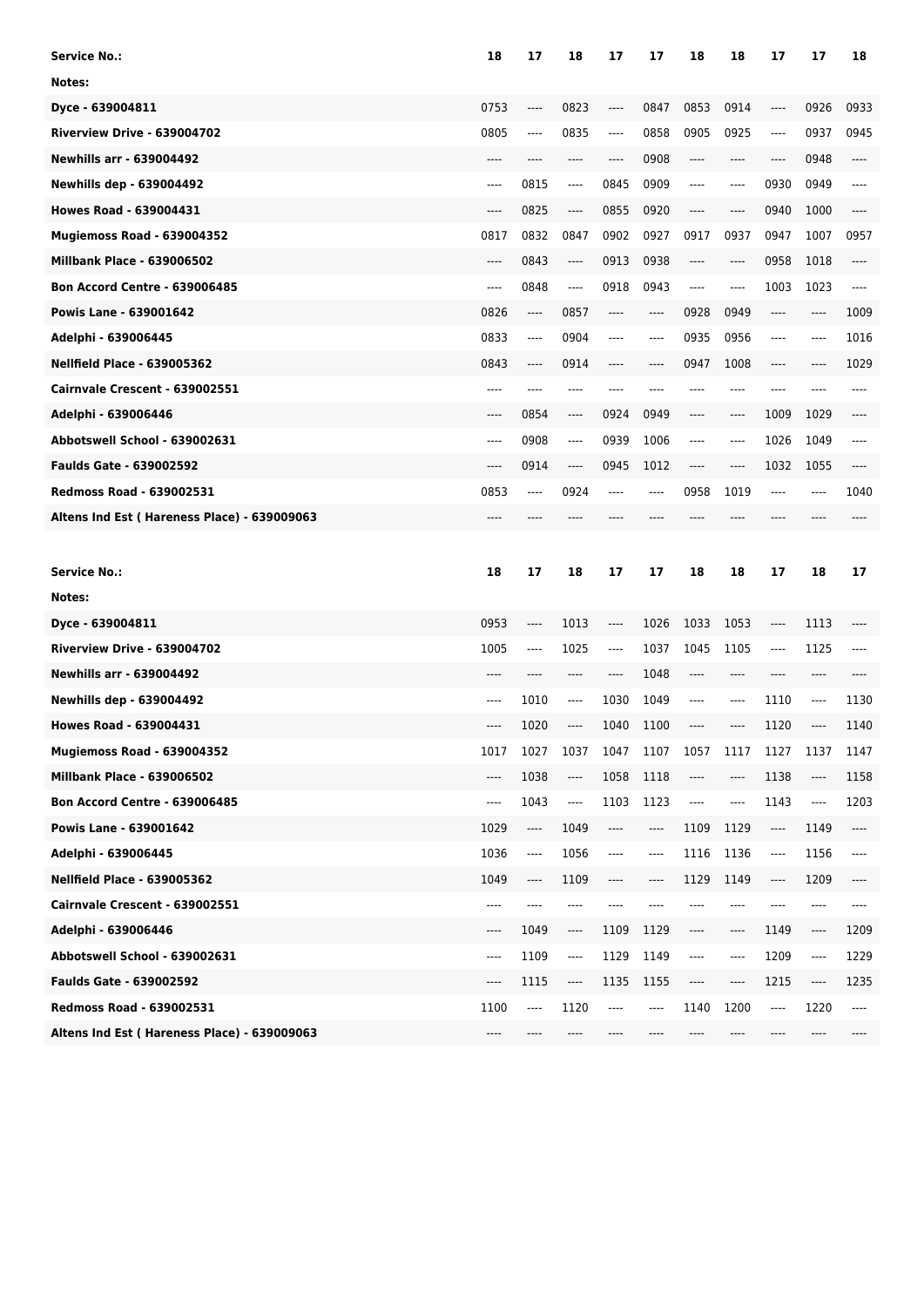| Service No.:                                | 17   | 18                            | 18                            | 17       | 18                            | 17                                           | 17   | 18      | 18   | 17   |
|---------------------------------------------|------|-------------------------------|-------------------------------|----------|-------------------------------|----------------------------------------------|------|---------|------|------|
| Notes:                                      |      |                               |                               |          |                               |                                              |      |         |      |      |
| Dyce - 639004811                            | 1126 | 1133                          | 1153                          | ----     | 1213                          | ----                                         | 1226 | 1233    | 1253 |      |
| Riverview Drive - 639004702                 | 1137 | 1145                          | 1205                          | ----     | 1225                          | $---$                                        | 1237 | 1245    | 1305 | ---- |
| <b>Newhills arr - 639004492</b>             | 1148 | ----                          | ----                          | ----     | $---$                         | ----                                         | 1248 | ----    | ---- |      |
| <b>Newhills dep - 639004492</b>             | 1149 | ----                          | ----                          | 1210     | $\hspace{1.5cm} \textbf{---}$ | 1230                                         | 1249 | ----    | ---- | 1310 |
| <b>Howes Road - 639004431</b>               | 1200 | ----                          | ----                          | 1220     | ----                          | 1240                                         | 1300 | ----    |      | 1320 |
| Mugiemoss Road - 639004352                  | 1207 | 1157                          | 1217                          | 1227     | 1237                          | 1247                                         | 1307 | 1257    | 1317 | 1327 |
| <b>Millbank Place - 639006502</b>           | 1218 | ----                          | ----                          | 1238     | $\hspace{1.5cm} \textbf{---}$ | 1258                                         | 1318 | ----    | ---- | 1338 |
| <b>Bon Accord Centre - 639006485</b>        | 1223 | ----                          | ----                          | 1243     | $\hspace{1.5cm} \textbf{---}$ | 1303                                         | 1323 | ----    |      | 1343 |
| <b>Powis Lane - 639001642</b>               | ---- | 1209                          | 1229                          | ----     | 1249                          | $-----$                                      | ---- | 1309    | 1329 | ---- |
| Adelphi - 639006445                         | ---- | 1216                          | 1236                          | ----     | 1256                          | $\hspace{1.5cm} \textbf{---} \hspace{1.5cm}$ | ---- | 1316    | 1336 | ---- |
| <b>Nellfield Place - 639005362</b>          | ---- | 1229                          | 1249                          | ----     | 1309                          | $---$                                        | ---- | 1329    | 1349 | ---- |
| Cairnvale Crescent - 639002551              | ---- | ----                          | $--- -$                       | ----     | $---$                         | ----                                         | ---- | ----    | ---- | ---- |
| Adelphi - 639006446                         | 1229 | ----                          | ----                          | 1249     | ----                          | 1309                                         | 1329 | ----    | ---- | 1349 |
| Abbotswell School - 639002631               | 1249 | ----                          | $---$                         | 1309     | $\hspace{1.5cm} \textbf{---}$ | 1329                                         | 1349 | ----    | ---- | 1409 |
| <b>Faulds Gate - 639002592</b>              | 1255 | ----                          | ----                          | 1315     | ----                          | 1335                                         | 1355 | ----    | ---- | 1415 |
| <b>Redmoss Road - 639002531</b>             | ---- | 1240                          | 1300                          | ----     | 1320                          | $---$                                        | ---- | 1340    | 1400 | ---- |
| Altens Ind Est (Hareness Place) - 639009063 |      |                               |                               |          |                               |                                              |      |         |      |      |
|                                             |      |                               |                               |          |                               |                                              |      |         |      |      |
|                                             |      |                               |                               |          |                               |                                              |      |         |      |      |
| <b>Service No.:</b>                         | 18   | 17                            | 17                            | 18       | 18                            | 17                                           | 18   | 17      | 17   | 18   |
| Notes:                                      |      |                               |                               |          |                               |                                              |      |         |      |      |
| Dyce - 639004811                            | 1313 | ----                          | 1326                          | 1333     | 1353                          | $\hspace{1.5cm} \textbf{---}$                | 1413 | ----    | 1426 | 1433 |
| Riverview Drive - 639004702                 | 1325 | $-----$                       | 1337                          | 1345     | 1405                          | $\cdots$                                     | 1425 | $-----$ | 1437 | 1445 |
| <b>Newhills arr - 639004492</b>             | ---- | ----                          | 1348                          | ----     | ----                          | ----                                         | ---- | ----    | 1448 | ---- |
| <b>Newhills dep - 639004492</b>             | ---- | 1330                          | 1349                          | ----     | $---$                         | 1410                                         | ---- | 1430    | 1449 | ---- |
| <b>Howes Road - 639004431</b>               | ---- | 1340                          | 1400                          | ----     | ----                          | 1420                                         | ---- | 1440    | 1500 | ---- |
| Mugiemoss Road - 639004352                  | 1337 | 1347                          | 1407                          | 1357     | 1417                          | 1427                                         | 1437 | 1447    | 1507 | 1457 |
| <b>Millbank Place - 639006502</b>           | ---- | 1358                          | 1418                          | ----     | $-----$                       | 1438                                         | ---- | 1458    | 1518 | ---- |
| <b>Bon Accord Centre - 639006485</b>        | ---- | 1403                          | 1423                          | $\cdots$ | $---$                         | 1443                                         | ---- | 1503    | 1523 | ---- |
| Powis Lane - 639001642                      | 1349 | $\hspace{1.5cm} \textbf{---}$ | $\hspace{1.5cm} \textbf{---}$ | 1409     | 1429                          | ----                                         | 1449 | ----    | ---- | 1509 |
| Adelphi - 639006445                         | 1356 | ----                          | $\hspace{1.5cm} \textbf{---}$ | 1416     | 1436                          | $\overline{\phantom{a}}$                     | 1456 | ----    | ---- | 1516 |
| <b>Nellfield Place - 639005362</b>          | 1409 | ----                          | ----                          | 1429     | 1449                          | ----                                         | 1509 | ----    | ---- | 1529 |
| Cairnvale Crescent - 639002551              | ---- | ----                          | ----                          |          | ----                          | ----                                         | ---- | ----    |      |      |
| Adelphi - 639006446                         | ---- | 1409                          | 1429                          | ----     | $---$                         | 1449                                         | ---- | 1509    | 1529 | ---- |
| Abbotswell School - 639002631               | ---- | 1429                          | 1449                          | ----     | $\hspace{1.5cm} \textbf{---}$ | 1509                                         | ---- | 1529    | 1549 | ---- |
| <b>Faulds Gate - 639002592</b>              | ---- | 1435                          | 1455                          | ----     | $---$                         | 1515                                         | ---- | 1535    | 1555 | ---- |
| Redmoss Road - 639002531                    | 1420 | $-----$                       | ----                          | 1440     | 1500                          | ----                                         | 1520 | ----    | ---- | 1540 |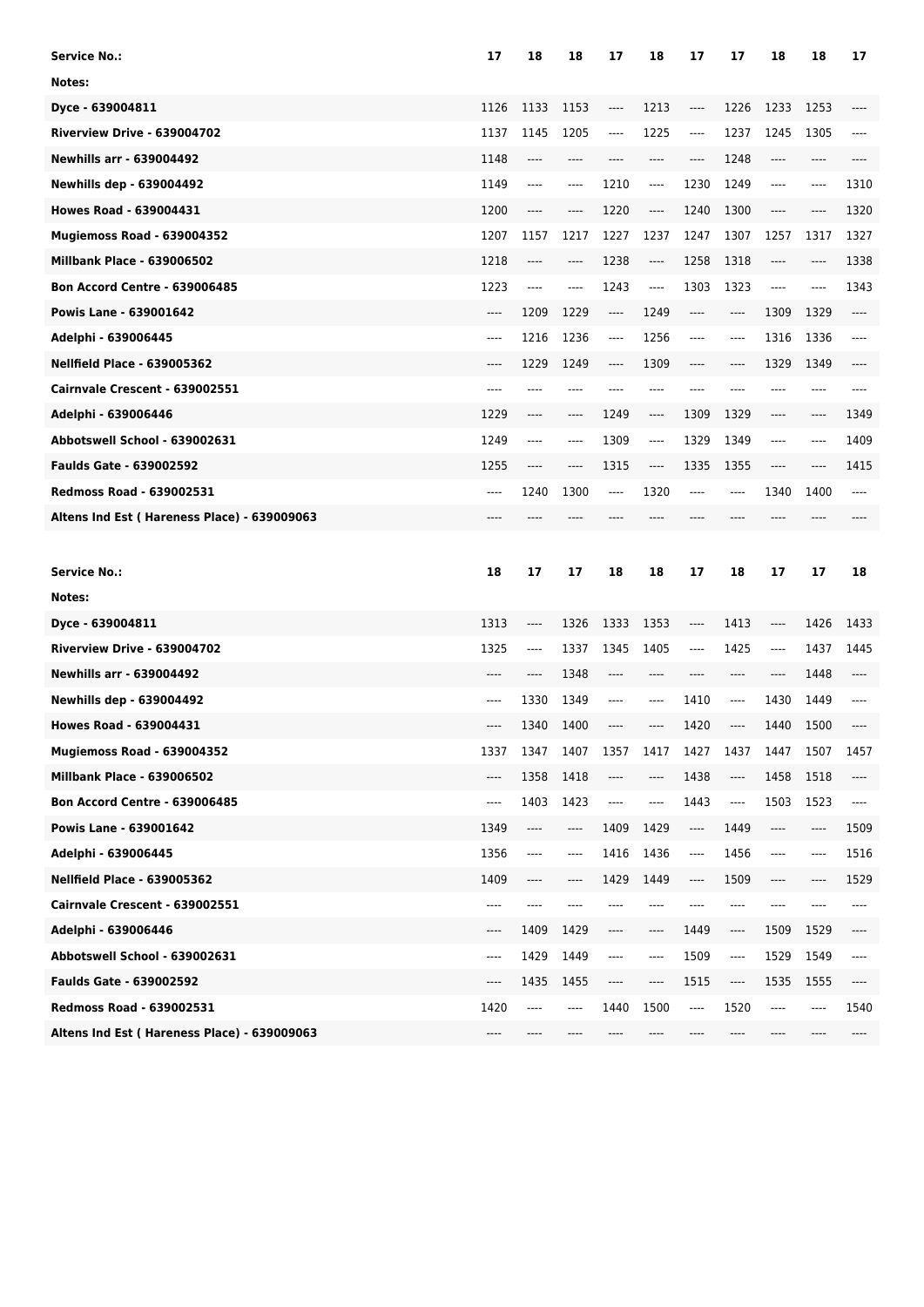| Service No.:                                | 18   | 17       | 18                            | 17                            | 17                            | 18                            | 18                            | 17                            | 17    | 18   |
|---------------------------------------------|------|----------|-------------------------------|-------------------------------|-------------------------------|-------------------------------|-------------------------------|-------------------------------|-------|------|
| Notes:                                      |      |          |                               |                               |                               |                               |                               |                               |       |      |
| Dyce - 639004811                            | 1453 | ----     | 1513                          | ----                          | 1534                          | 1536                          | 1606                          | ----                          | 1634  | 1636 |
| Riverview Drive - 639004702                 | 1505 | ----     | 1525                          | ----                          | 1545                          | 1548                          | 1618                          | ----                          | 1645  | 1648 |
| <b>Newhills arr - 639004492</b>             | ---- | ----     | ----                          | ----                          | 1556                          | $-----$                       | ----                          | ----                          | 1656  | ---- |
| <b>Newhills dep - 639004492</b>             | ---- | 1510     | $\hspace{1.5cm} \textbf{---}$ | 1530                          | 1557                          | $---$                         | ----                          | 1628                          | 1657  | ---- |
| <b>Howes Road - 639004431</b>               | ---- | 1520     | ----                          | 1540                          | 1608                          | $---$                         | ----                          | 1638                          | 1708  |      |
| Mugiemoss Road - 639004352                  | 1517 | 1527     | 1537                          | 1547                          | 1615                          | 1600                          | 1630                          | 1645                          | 1715  | 1700 |
| <b>Millbank Place - 639006502</b>           | ---- | 1538     | $\hspace{1.5cm} \textbf{---}$ | 1558                          | 1626                          | $-----$                       | ----                          | 1656                          | 1726  | ---- |
| <b>Bon Accord Centre - 639006485</b>        | ---- | 1543     | $\cdots$                      | 1603                          | 1631                          | $---$                         | ----                          | 1701                          | 1731  | ---- |
| <b>Powis Lane - 639001642</b>               | 1528 | ----     | 1548                          | ----                          | $---$                         | 1611                          | 1641                          | ----                          | ----  | 1711 |
| Adelphi - 639006445                         | 1535 | ----     | 1555                          | ----                          | ----                          | 1618                          | 1648                          | ----                          | ----  | 1718 |
| <b>Nellfield Place - 639005362</b>          | 1548 | ----     | 1608                          | ----                          | ----                          | 1631                          | 1701                          | ----                          | ----  | 1729 |
| Cairnvale Crescent - 639002551              | ---- | ----     | ----                          | ----                          | ----                          |                               | ----                          | ----                          |       |      |
| Adelphi - 639006446                         | ---- | 1549     | $\hspace{1.5cm} \textbf{---}$ | 1609                          | 1637                          | ----                          | ----                          | 1707                          | 1736  |      |
| Abbotswell School - 639002631               | ---- | 1609     | ----                          | 1627                          | 1653                          | $-----$                       | $---$                         | 1723                          | 1750  | ---- |
| <b>Faulds Gate - 639002592</b>              | ---- | 1615     | $\hspace{1.5cm} \textbf{---}$ | 1633                          | 1659                          | $\hspace{1.5cm} \textbf{---}$ | ----                          | 1729                          | 1756  | ---- |
| <b>Redmoss Road - 639002531</b>             | 1559 | ----     | 1619                          | ----                          | ----                          | 1642                          | 1712                          | ----                          |       | 1740 |
| Altens Ind Est (Hareness Place) - 639009063 |      |          |                               |                               |                               |                               |                               |                               |       |      |
|                                             |      |          |                               |                               |                               |                               |                               |                               |       |      |
|                                             |      |          |                               |                               |                               |                               |                               |                               |       |      |
| <b>Service No.:</b>                         | 18   | 17       | 18                            | 17                            | 18                            | 17                            | 18                            | 17                            | 172   | 172  |
| Notes:                                      |      |          |                               |                               |                               |                               |                               |                               |       |      |
| Dyce - 639004811                            | 1708 | ----     | 1741                          | 1743                          | 1811                          | $\hspace{1.5cm} \textbf{---}$ | 1841                          | 1849                          | 1910  | 1930 |
| Riverview Drive - 639004702                 | 1720 | ----     | 1750                          | 1752                          | 1820                          | $\cdots$                      | 1850                          | 1857                          | 1918  | 1938 |
| <b>Newhills arr - 639004492</b>             | ---- |          | $---$                         | 1801                          | $-----$                       | ----                          | ----                          | 1906                          | ----  |      |
| <b>Newhills dep - 639004492</b>             | ---- | 1728     | $---$                         | 1801                          | $---$                         | 1828                          | ----                          | 1906                          | 1926  | 1946 |
| <b>Howes Road - 639004431</b>               | ---- | 1738     | $-----$                       | 1810                          | ----                          | 1838                          | ----                          | 1915                          | 1935  | 1955 |
| Mugiemoss Road - 639004352                  | 1730 | 1745     | 1800                          | 1815                          | 1830                          | 1845                          | 1900                          | 1920                          | 1940  | 2000 |
| <b>Millbank Place - 639006502</b>           | ---- | 1756     | ----                          | 1824                          | ----                          | 1856                          | ----                          | 1929                          | 1949  | 2009 |
| <b>Bon Accord Centre - 639006485</b>        | ---- | 1801     | ----                          | 1829                          | ----                          | 1901                          | $---$                         | 1934                          | 1954  | 2014 |
| Powis Lane - 639001642                      | 1740 | ----     | 1810                          | $\hspace{1.5cm} \textbf{---}$ | 1839                          | ----                          | 1909                          | $\hspace{1.5cm} \textbf{---}$ | ----  | ---- |
| Adelphi - 639006445                         | 1747 | ----     | 1816                          | ----                          | 1845                          | $\overline{\phantom{a}}$      | 1915                          | ----                          | 1958  | 2018 |
| <b>Nellfield Place - 639005362</b>          | 1758 | $\cdots$ | 1827                          | $\cdots$                      | 1854                          | ----                          | 1924                          | ----                          | 2005  | 2025 |
| Cairnvale Crescent - 639002551              | ---- | ----     | ----                          |                               | $---$                         | ----                          | ----                          | ----                          |       |      |
| Adelphi - 639006446                         | ---- | 1807     | $\hspace{1.5cm} \textbf{---}$ | 1833                          | $\hspace{1.5cm} \textbf{---}$ | 1907                          | $\hspace{1.5cm} \textbf{---}$ | 1938                          | ----  |      |
| Abbotswell School - 639002631               | ---- | 1821     | $\cdots$                      | 1845                          | ----                          | 1921                          | ----                          | 1950                          | $---$ | ---- |
| <b>Faulds Gate - 639002592</b>              | ---- | 1827     | ----                          | 1851                          | ----                          | 1927                          | ----                          | 1956                          | 2015  | 2035 |
| Redmoss Road - 639002531                    | 1809 | ----     | 1837                          | ----                          | 1904                          | $\hspace{1.5cm} \textbf{---}$ | 1934                          | $---$                         |       |      |